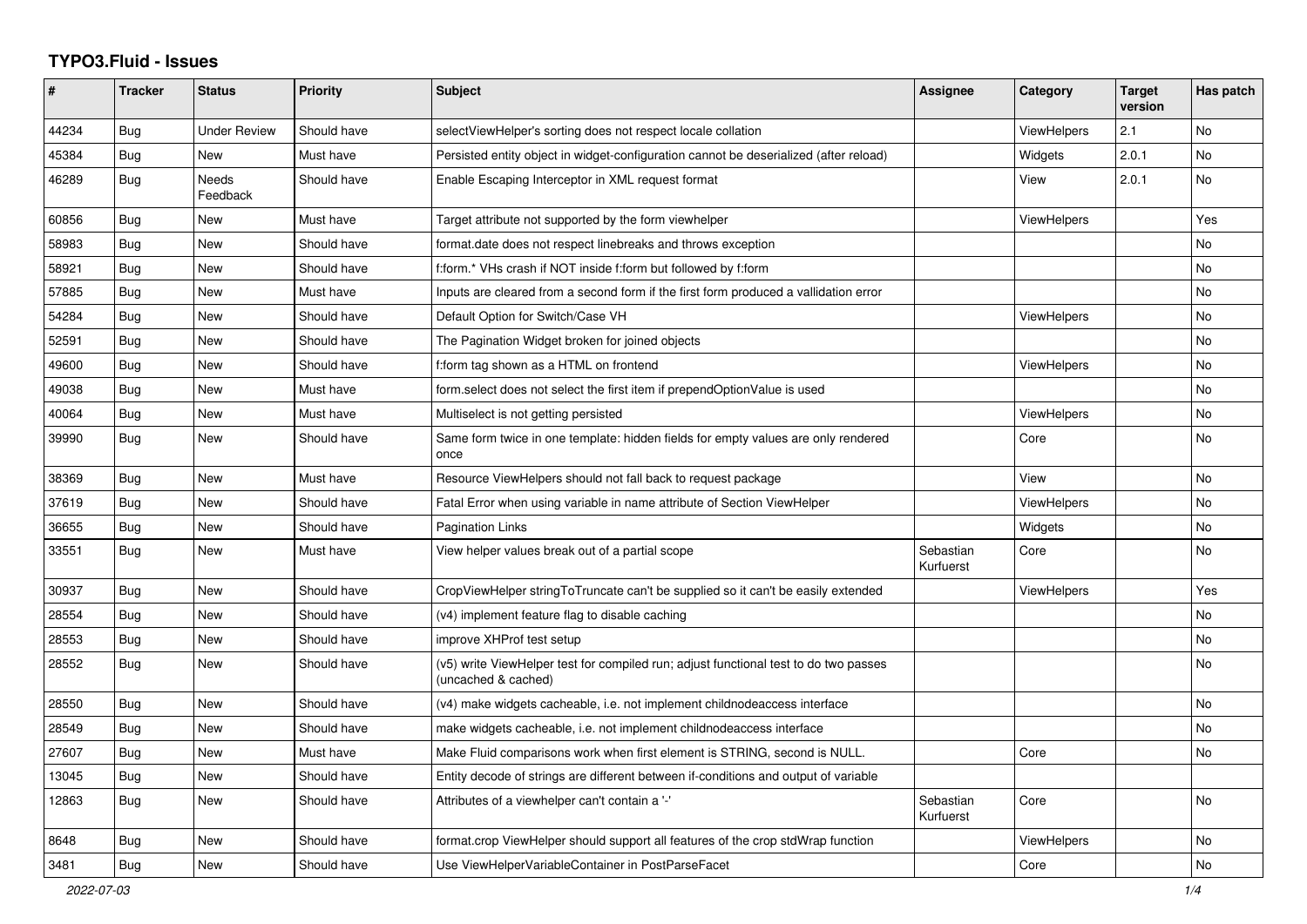| $\pmb{\#}$ | <b>Tracker</b> | <b>Status</b>       | <b>Priority</b> | Subject                                                                             | <b>Assignee</b>             | Category           | <b>Target</b><br>version | Has patch |
|------------|----------------|---------------------|-----------------|-------------------------------------------------------------------------------------|-----------------------------|--------------------|--------------------------|-----------|
| 28551      | Bug            | Accepted            | Should have     | (v4) backport VHTest                                                                | Sebastian<br>Kurfuerst      |                    |                          | No        |
| 58862      | <b>Bug</b>     | Needs<br>Feedback   | Should have     | FormViewHelper doesn't accept NULL as value for \$arguments                         | Bastian<br>Waidelich        | ViewHelpers        |                          | Yes       |
| 33628      | Bug            | Needs<br>Feedback   | Must have       | Multicheckboxes (multiselect) for Collections don't work                            | Christian Müller            | ViewHelpers        |                          | No        |
| 65424      | Bug            | <b>Under Review</b> | Should have     | SelectViewHelper must respect option(Value Label)Field for arrays                   |                             | ViewHelpers        |                          | No        |
| 59057      | Bug            | <b>Under Review</b> | Must have       | Hidden empty value fields shoud be disabled when related field is disabled          | <b>Bastian</b><br>Waidelich | ViewHelpers        |                          | No        |
| 55008      | Bug            | <b>Under Review</b> | Should have     | Interceptors should be used in Partials                                             | Christian Müller            |                    |                          | No        |
| 53806      | <b>Bug</b>     | <b>Under Review</b> | Should have     | Paginate widget maximumNumberOfLinks rendering wrong number of links                | Bastian<br>Waidelich        | Widgets            |                          | No        |
| 52536      | Bug            | <b>Under Review</b> | Should have     | Errorclass not set if no property-attribute set                                     |                             |                    |                          |           |
| 51239      | <b>Bug</b>     | <b>Under Review</b> | Must have       | AbstractViewHelper use incorrect method signature for "\$this->systemLogger->log()" | Adrian Föder                | Core               |                          | Yes       |
| 50888      | Bug            | <b>Under Review</b> | Should have     | WSOD by changing name of section and if Fluid caches are generated                  |                             |                    |                          | No        |
| 47006      | Bug            | <b>Under Review</b> | Should have     | widget identifier are not unique                                                    |                             |                    |                          | No        |
| 34682      | Bug            | <b>Under Review</b> | Should have     | Radio Button missing checked on validation error                                    |                             | <b>ViewHelpers</b> |                          | No        |
| 52419      | <b>Bug</b>     | New                 | Should have     | Wrong PHPDocs notation for default value inline f:translate viewhelper              |                             |                    | 2.0                      | No        |
| 36662      | <b>Bug</b>     | Needs<br>Feedback   | Should have     | Checked state isn't always correct when property is collection                      | Kevin Ulrich<br>Moschallski | ViewHelpers        | 1.1.1                    | No        |
| 40998      | Bug            | Under Review        | Should have     | Missing parent request namespaces in form field name prefix                         | Sebastian<br>Kurfuerst      | ViewHelpers        | 1.1.1                    | <b>No</b> |
| 62346      | Feature        | <b>New</b>          | Could have      | f:comment should have high precende                                                 |                             | Core               | 3.x                      | No        |
| 43346      | Feature        | <b>Under Review</b> | Should have     | Allow property mapping configuration via template                                   | Karsten<br>Dambekalns       | ViewHelpers        | 2.1                      | No        |
| 60271      | Feature        | New                 | Should have     | Paginate viewhelper, should also support arrays                                     |                             |                    |                          | No        |
| 60181      | Feature        | New                 | Could have      | Caching mechanism for Fluid Views/Templates                                         |                             | View               |                          | No        |
| 60003      | Feature        | New                 | Should have     | Add required-Attribute to f:form.password                                           |                             | ViewHelpers        |                          | No        |
| 51277      | Feature        | New                 | Should have     | ViewHelper context should be aware of actual file occurrence                        |                             |                    |                          | No        |
| 51100      | Feature        | New                 | Must have       | Links with absolute URI should have the option of URI Scheme                        |                             | ViewHelpers        |                          | No        |
| 48355      | Feature        | New                 | Could have      | Assign output of viewhelper to template variable for further processing.            |                             |                    |                          |           |
| 46545      | Feature        | New                 | Should have     | Better support for arrays in options of SelectViewHelper                            |                             |                    |                          | No        |
| 45153      | Feature        | New                 | Should have     | f:be.menus.actionMenuItem - Detection of the current select option is insufficient  |                             |                    |                          | No        |
| 42397      | Feature        | New                 | Should have     | Missing viewhelper for general links                                                |                             |                    |                          | No        |
| 40081      | Feature        | New                 | Should have     | Allow assigned variables as keys in arrays                                          |                             |                    |                          | No        |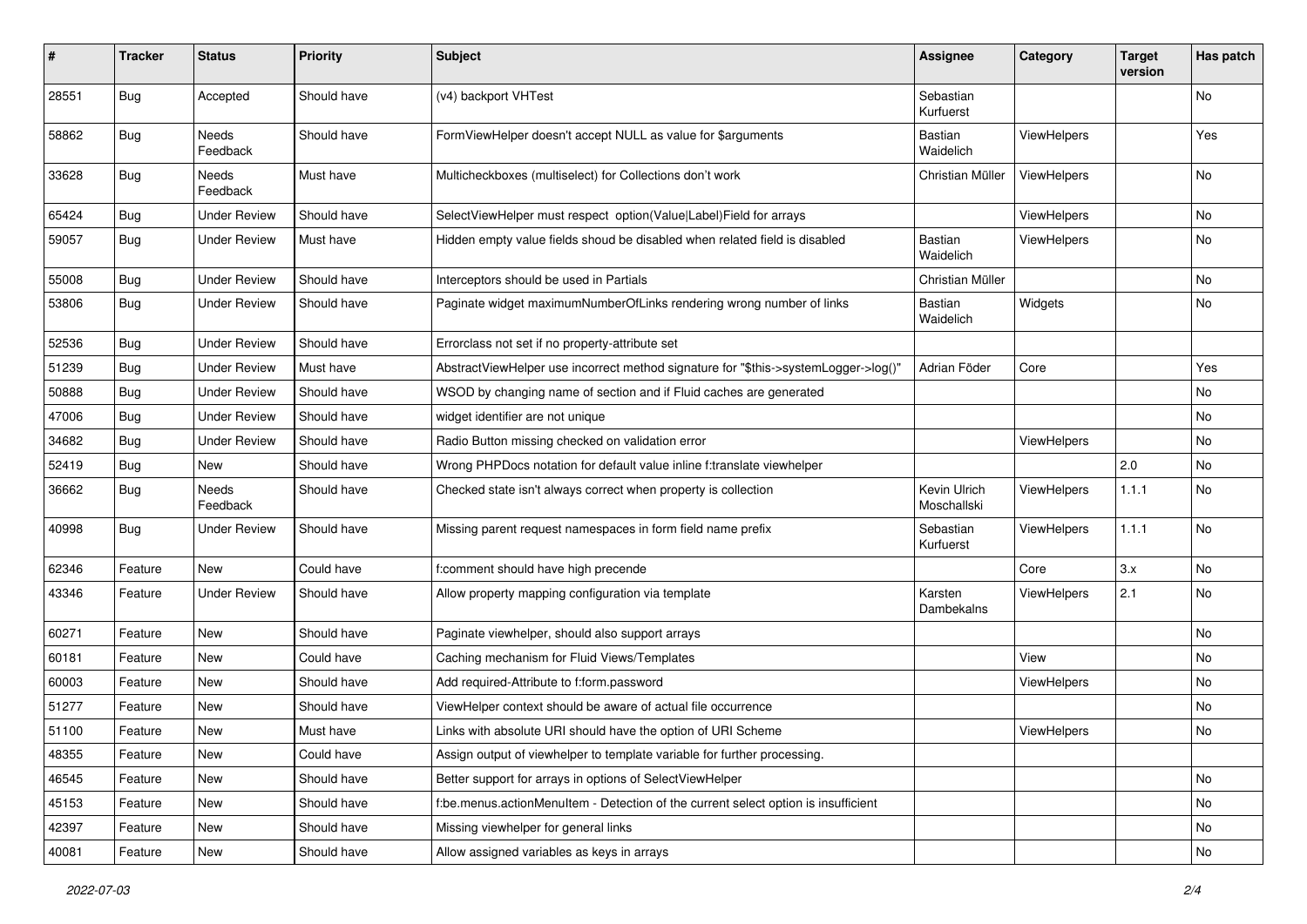| #     | <b>Tracker</b> | <b>Status</b>       | <b>Priority</b> | Subject                                                                                       | Assignee               | Category           | <b>Target</b><br>version | Has patch |
|-------|----------------|---------------------|-----------------|-----------------------------------------------------------------------------------------------|------------------------|--------------------|--------------------------|-----------|
| 39936 | Feature        | New                 | Should have     | registerTagAttribute should handle default values                                             |                        | ViewHelpers        |                          | No        |
| 38130 | Feature        | New                 | Should have     | Checkboxes and multiple select fields should have an assignable default value                 |                        |                    |                          | No        |
| 37095 | Feature        | New                 | Should have     | It should be possible to set a different template on a Fluid TemplateView inside an<br>action | Christopher<br>Hlubek  |                    |                          | No        |
| 36559 | Feature        | New                 | Could have      | New widget progress bar                                                                       |                        |                    |                          | Yes       |
| 36410 | Feature        | New                 | Should have     | Allow templates to send arguments back to layout                                              |                        | ViewHelpers        |                          | No        |
| 33215 | Feature        | New                 | Should have     | RFC: Dynamic values in ObjectAccess paths                                                     |                        |                    |                          | No        |
| 31955 | Feature        | New                 | Should have     | f:uri.widget                                                                                  |                        | Widgets            |                          | No        |
| 30555 | Feature        | New                 | Could have      | Make TagBuilder more extensible                                                               |                        | Core               |                          | No        |
| 10472 | Feature        | New                 | Could have      | Fluid Standalone distribution                                                                 |                        | Core               |                          | No        |
| 9514  | Feature        | New                 | Should have     | Support explicit Array Arguments for ViewHelpers                                              |                        |                    |                          |           |
| 7608  | Feature        | New                 | Could have      | Configurable shorthand/object accessor delimiters                                             |                        | Core               |                          | Yes       |
| 4704  | Feature        | New                 | Should have     | Improve parsing exception messages                                                            |                        | Core               |                          |           |
| 3725  | Feature        | New                 | Could have      | <b>CSS Engine</b>                                                                             | Christian Müller       | ViewHelpers        |                          | No        |
| 1907  | Feature        | New                 | Could have      | Default values for view helpers based on context                                              |                        | Core               |                          |           |
| 9005  | Feature        | Accepted            | Could have      | Fluid Template Analyzer (FTA)                                                                 | Sebastian<br>Kurfuerst |                    |                          |           |
| 5933  | Feature        | Accepted            | Should have     | Optional section rendering                                                                    | Sebastian<br>Kurfuerst | <b>ViewHelpers</b> |                          | No        |
| 45345 | Feature        | Needs<br>Feedback   | Should have     | Easy to use comments for fluid that won't show in output                                      |                        |                    |                          |           |
| 33394 | Feature        | Needs<br>Feedback   | Should have     | Logical expression parser for BooleanNode                                                     | <b>Tobias Liebig</b>   | Core               |                          | No        |
| 8989  | Feature        | Needs<br>Feedback   | Could have      | Search path for fluid template files                                                          |                        | View               |                          | No        |
| 3291  | Feature        | Needs<br>Feedback   | Should have     | Cacheable viewhelpers                                                                         |                        |                    |                          | No        |
| 52640 | Feature        | <b>Under Review</b> | Should have     | Create an UnlessViewHelper as opposite to the IfViewHelper                                    | Marc Neuhaus           |                    |                          | No        |
| 49756 | Feature        | Under Review        | Should have     | Select values by array key in checkbox viewhelper                                             |                        |                    |                          | No        |
| 46257 | Feature        | <b>Under Review</b> | Should have     | Add escape sequence support for Fluid                                                         |                        | Core               |                          | No        |
| 56237 | Task           | New                 | Should have     | in-line (Condition) ViewHelpers should not evaluate on parsing                                |                        |                    |                          | No        |
| 54195 | Task           | New                 | Should have     | Rename and move FormViewHelper's errorClass value, currently 'f3-form-error'                  | Adrian Föder           | ViewHelpers        |                          | No        |
| 47669 | Task           | New                 | Should have     | FormViewHelper does not define the default request method                                     |                        |                    |                          | No        |
| 45394 | Task           | New                 | Should have     | Forwardport Unit test for standalone view                                                     |                        | View               |                          | No        |
| 43072 | Task           | New                 | Should have     | Remove TOKENS for adding templates fallback in Backporter                                     |                        | View               |                          | No        |